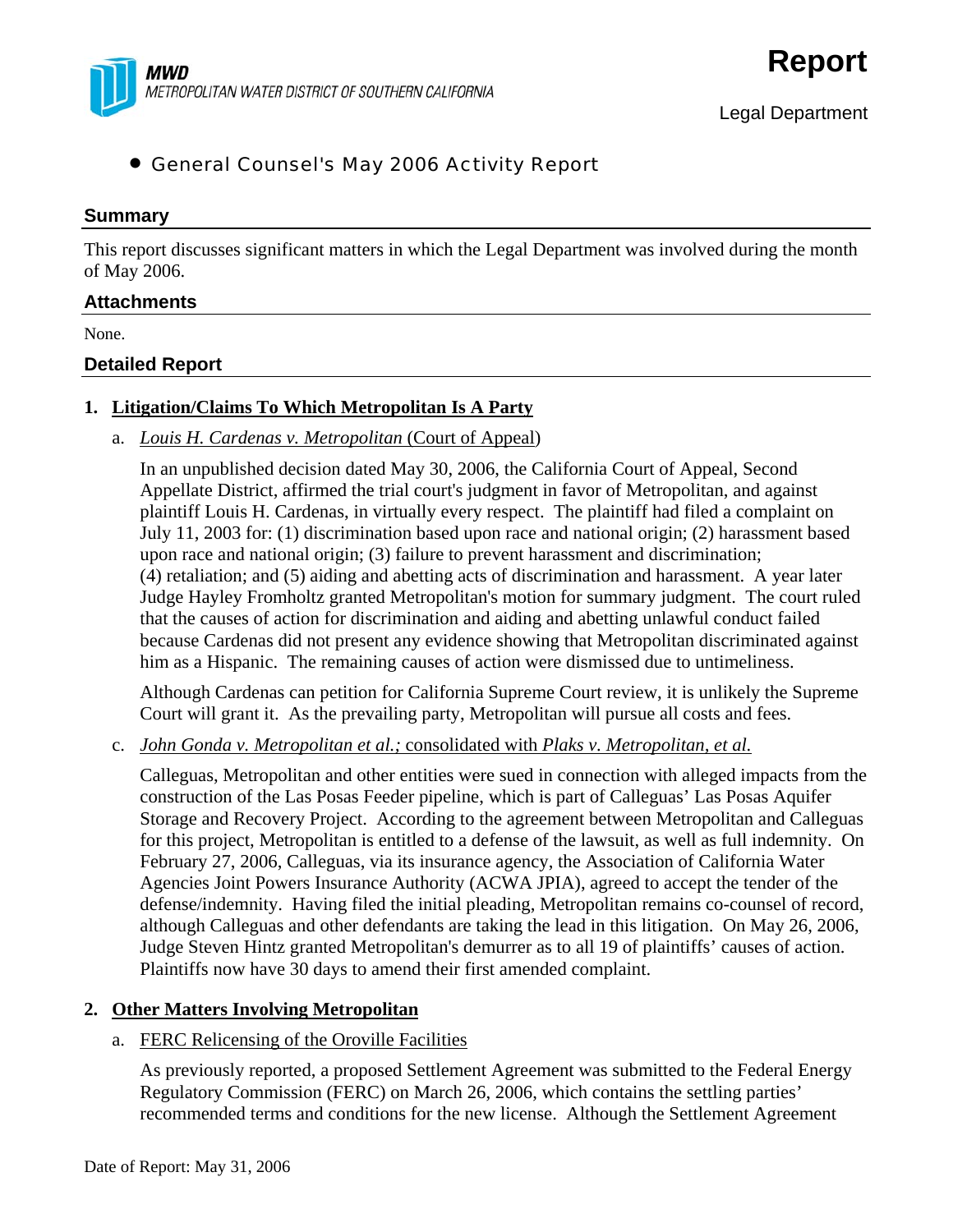was signed by over 50 stakeholders and has widespread support, certain parties have asserted that it does not fully address their concerns. These parties have intervened in the FERC relicensing proceeding, and are seeking conditions in addition to or different from those recommended under the Settlement Agreement.

On May 26, 2006, Metropolitan and the State Water Contractors submitted a joint Reply to FERC, which responds to various issues and concerns raised in the Interventions filed by other parties. Much of this Reply focused on the assertions made by Butte County that construction and operation of the Oroville Facilities have had and are having an adverse socioeconomic impact on the county and its residents. However, our Reply also addressed a host of issues raised by other Intervenors, including issues related to cultural resources, trail usage, agricultural water temperatures and flood control. Legal staff was heavily involved in drafting the Reply brief (over 90 pages in length), and in coordinating the development and preparation of technical information and exhibits submitted as part of the brief.

Metropolitan and other State Water Contractors have been and will continue working closely with the Department of Water Resources to promote our mutual interests in obtaining a license consistent with the proposed Settlement Agreement. The next step is for FERC to assess the potential environmental impacts associated with issuance of a new license for the Oroville Facilities. A draft Environmental Impact Statement (EIS) is scheduled to be released in August 2006. Metropolitan will provide comments on the EIS, as appropriate, and will continue to be actively involved in the relicensing process.

b. State Water Resources Control Board Cases

The California Supreme Court denied several petitions to review the Third District Court of Appeal's opinion in this case, known as the "Robie Decision," on May 17, 2006. The State Water Contractors, who participated in the litigation in support of D-1641, filed briefs in opposition to the petitions for review. The denial terminates judicial review of D-1641, which will now be returned to SWRCB for further administrative proceedings consistent with the Court of Appeal opinion.

 The State Water Contractors have intervened in *Pacific Coast Federation of Fisherman's Associations v. Gutierrez,* which challenges National Marine Fisheries Service's Biological Opinion regarding Central Valley Project and State Water Project operations. Plaintiffs initially opposed the intervention, but eventually stipulated to intervention after the Ninth Circuit Court of Appeal allowed the State Water Contractors to intervene in the related *Natural Resources Defense Council v. Gale Norton, U.S. Department of the Interior*. The State Water Contractors will participate in support of the Biological Opinion.

### **3. Matters of Interest Not Involving Metropolitan**

a. *S.D. Warren Co. v. Maine Board of Environmental Protection et al.* (U.S. Supreme Court)

The U.S. Supreme Court recently found that water released from hydroelectric dams potentially constitutes a "discharge" under §401 of the federal Clean Water Act (CWA) and that dam operators must therefore seek state approval of "any activity" that may result in a discharge into waters of the U.S.

Justice David Souter, author of the Court's decision, wrote, "The issue in this case is whether operating a dam to produce hydroelectricity 'may result in any discharge into the navigable